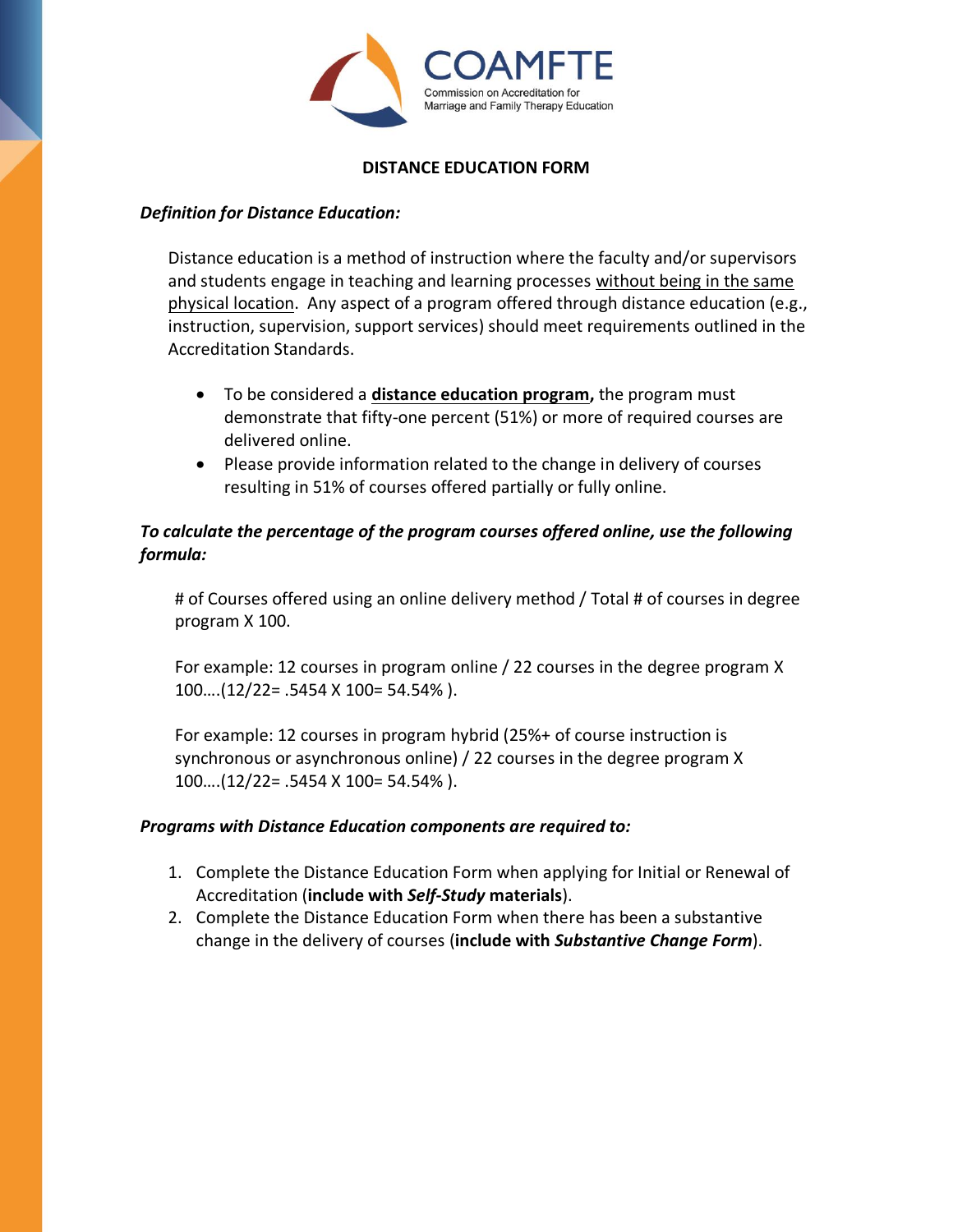| Institutional Accreditation/Oversight                                                                                                                                                                                                   |     |  |
|-----------------------------------------------------------------------------------------------------------------------------------------------------------------------------------------------------------------------------------------|-----|--|
| Does the institution have appropriate approvals to deliver online programs (state<br>1.<br>approvals, regional/national accreditor)?                                                                                                    |     |  |
| Yes                                                                                                                                                                                                                                     | No. |  |
| $\boxtimes$                                                                                                                                                                                                                             |     |  |
| If no, please explain:                                                                                                                                                                                                                  |     |  |
| Click or tap here to enter text.                                                                                                                                                                                                        |     |  |
|                                                                                                                                                                                                                                         |     |  |
|                                                                                                                                                                                                                                         |     |  |
| How have students been informed about the change in course delivery and distance<br>2.<br>education components of the program?                                                                                                          |     |  |
| Students have been informed about the course delivery and distance education<br>components of the program through the school website, program handbook, academic<br>catalog, in-person, etc. http://daybreak.edu/academic/distance.html |     |  |

| <b>Outcome-Based Education Framework</b><br>(COAMFTE Standards Version 12.5, Key Elements I-A, I-B, I-C)                                                               |    |  |
|------------------------------------------------------------------------------------------------------------------------------------------------------------------------|----|--|
| Will the process for assessing student learning be the same for online programs?<br>1.<br>Yes<br>⊠                                                                     | No |  |
| If no, please explain:                                                                                                                                                 |    |  |
| Click or tap here to enter text.                                                                                                                                       |    |  |
| 2. Were stakeholders and communities of interest involved in the decision pertaining to<br>the change in instructional delivery for the online portion of the program? |    |  |
| Yes                                                                                                                                                                    | Nο |  |
| ⊠                                                                                                                                                                      |    |  |
| If no, please explain:                                                                                                                                                 |    |  |
| Click or tap here to enter text.                                                                                                                                       |    |  |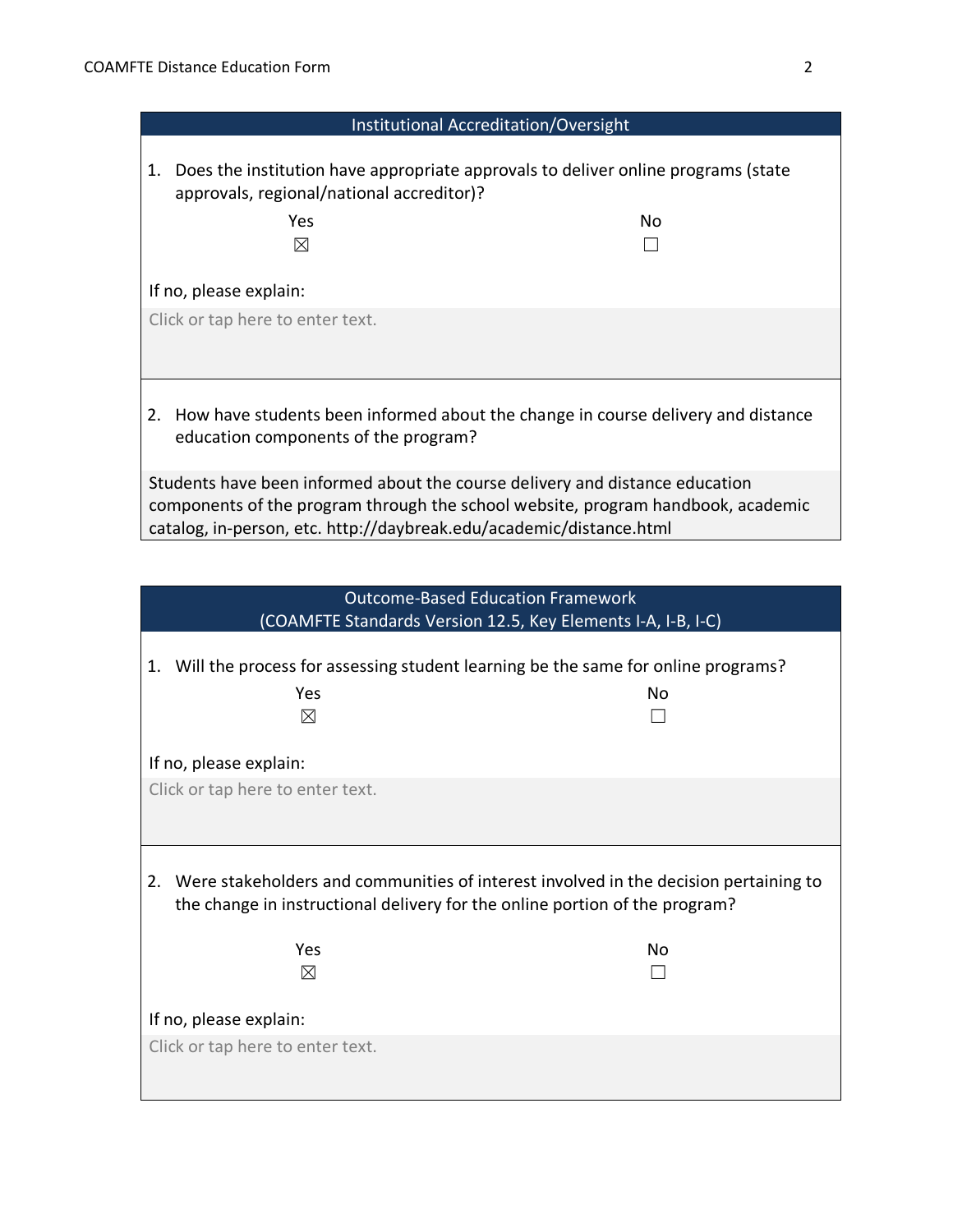| Program Resources that Impact the Distance Education Delivery Method                                                                                                                                                                                                                                                                  |    |  |
|---------------------------------------------------------------------------------------------------------------------------------------------------------------------------------------------------------------------------------------------------------------------------------------------------------------------------------------|----|--|
| (COAMFTE Standards Version 12.5, Key Elements I-C, II-B, III-C, III-E)                                                                                                                                                                                                                                                                |    |  |
| Does the program have a monitoring system in place which ensures the reliability of<br>1.<br>technology systems, the integrity and security of data, and safeguards student and<br>client information in accordance with applicable regulations and guidelines?<br>Yes<br>$\boxtimes$                                                 | No |  |
| If no, please explain:                                                                                                                                                                                                                                                                                                                |    |  |
| Click or tap here to enter text.                                                                                                                                                                                                                                                                                                      |    |  |
|                                                                                                                                                                                                                                                                                                                                       |    |  |
|                                                                                                                                                                                                                                                                                                                                       |    |  |
| 2. Has the program's faculty been trained in online instructional methods?<br>Yes<br>$\boxtimes$                                                                                                                                                                                                                                      | No |  |
| If no, please explain:                                                                                                                                                                                                                                                                                                                |    |  |
| Click or tap here to enter text.                                                                                                                                                                                                                                                                                                      |    |  |
|                                                                                                                                                                                                                                                                                                                                       |    |  |
| Does the university provide access to technology support services to faculty and<br>3.<br>students?                                                                                                                                                                                                                                   |    |  |
| Yes                                                                                                                                                                                                                                                                                                                                   | No |  |
| $\boxtimes$                                                                                                                                                                                                                                                                                                                           |    |  |
|                                                                                                                                                                                                                                                                                                                                       |    |  |
| If no, please explain:                                                                                                                                                                                                                                                                                                                |    |  |
| Click or tap here to enter text.                                                                                                                                                                                                                                                                                                      |    |  |
|                                                                                                                                                                                                                                                                                                                                       |    |  |
| Do students have access to online academic resources and student support services<br>4.<br>provided by the program or university (e.g., library, writing center, office of disability,<br>counseling services, academic advisement, financial aid Office, Office of Diversity and<br>International Services, etc.)?<br>Yes<br>No<br>⊠ |    |  |
|                                                                                                                                                                                                                                                                                                                                       |    |  |
| If no, please explain:                                                                                                                                                                                                                                                                                                                |    |  |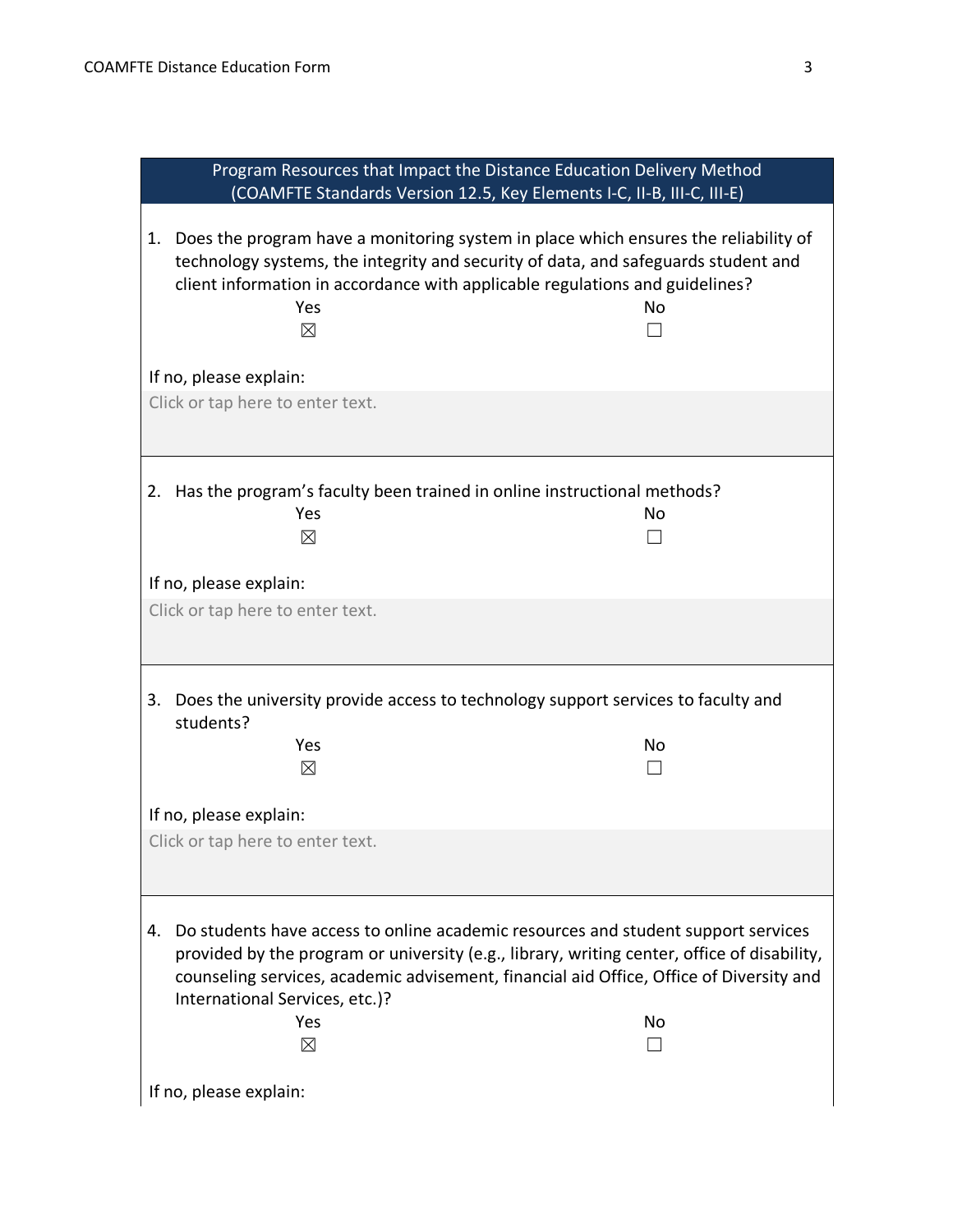| Click or tap here to enter text.                                                                                                                                                                                                                                                                                                                                                                                                                                                                                                                                                                                                                                                                                                                                                                                                                                                                                                                                     |  |  |
|----------------------------------------------------------------------------------------------------------------------------------------------------------------------------------------------------------------------------------------------------------------------------------------------------------------------------------------------------------------------------------------------------------------------------------------------------------------------------------------------------------------------------------------------------------------------------------------------------------------------------------------------------------------------------------------------------------------------------------------------------------------------------------------------------------------------------------------------------------------------------------------------------------------------------------------------------------------------|--|--|
| Does the program follow policies and procedures which ensure that the student who<br>5.<br>participates in the distance education courses is the same student who receives the<br>credit for the courses?<br>Yes<br>No<br>$\times$<br>If no, please explain:                                                                                                                                                                                                                                                                                                                                                                                                                                                                                                                                                                                                                                                                                                         |  |  |
| Click or tap here to enter text.                                                                                                                                                                                                                                                                                                                                                                                                                                                                                                                                                                                                                                                                                                                                                                                                                                                                                                                                     |  |  |
| Describe the students' access to clinical resources (see COAMFTE 12.5 Glossary<br>6.<br>definition for Instructional and Clinical Resources):                                                                                                                                                                                                                                                                                                                                                                                                                                                                                                                                                                                                                                                                                                                                                                                                                        |  |  |
| Clinical Resources are tools or services, which assist program faculty or program clinical<br>supervisors in successfully providing all aspects of clinical training. Clinical resources<br>including computers and Zoom facilitate students clinical work by providing students<br>with tools to engage with their clients in a professional manner. These include but are<br>not limited to a clinic, clientele, technological resources, administrative assistance, and<br>staff. These resources are reviewed, revised as needed, and support program<br>effectiveness. The Clinical Director is responsible for identifying, facilitating and<br>monitoring clinical components of all programs. This includes creating affiliation<br>agreements, identifying and coordinating all supervisors and ensuring that students are<br>in compliance with program and university policies. The Clinical Director is a licensed<br>MFT and AAMFT Approved Supervisor. |  |  |
| 7. Describe the students' clinical experience and supervision process:                                                                                                                                                                                                                                                                                                                                                                                                                                                                                                                                                                                                                                                                                                                                                                                                                                                                                               |  |  |
| Daybreak University Couples and Family Counseling Center (CFCC) is the training facility<br>of the graduate degree in Marriage and Family Therapy. Students begin the clinical hours<br>in their third term and complete required clinical hours with supervision following.<br>1. 300 Clinical hours (100 Hours of Relational Cases)<br>2. 100 Supervision hours<br>• 50 hours: Raw data at least (e.g., audio, video, etc.)<br>• Group Supervision: Up to 8 people.<br>• Personal Supervision: Up to 2 people.                                                                                                                                                                                                                                                                                                                                                                                                                                                     |  |  |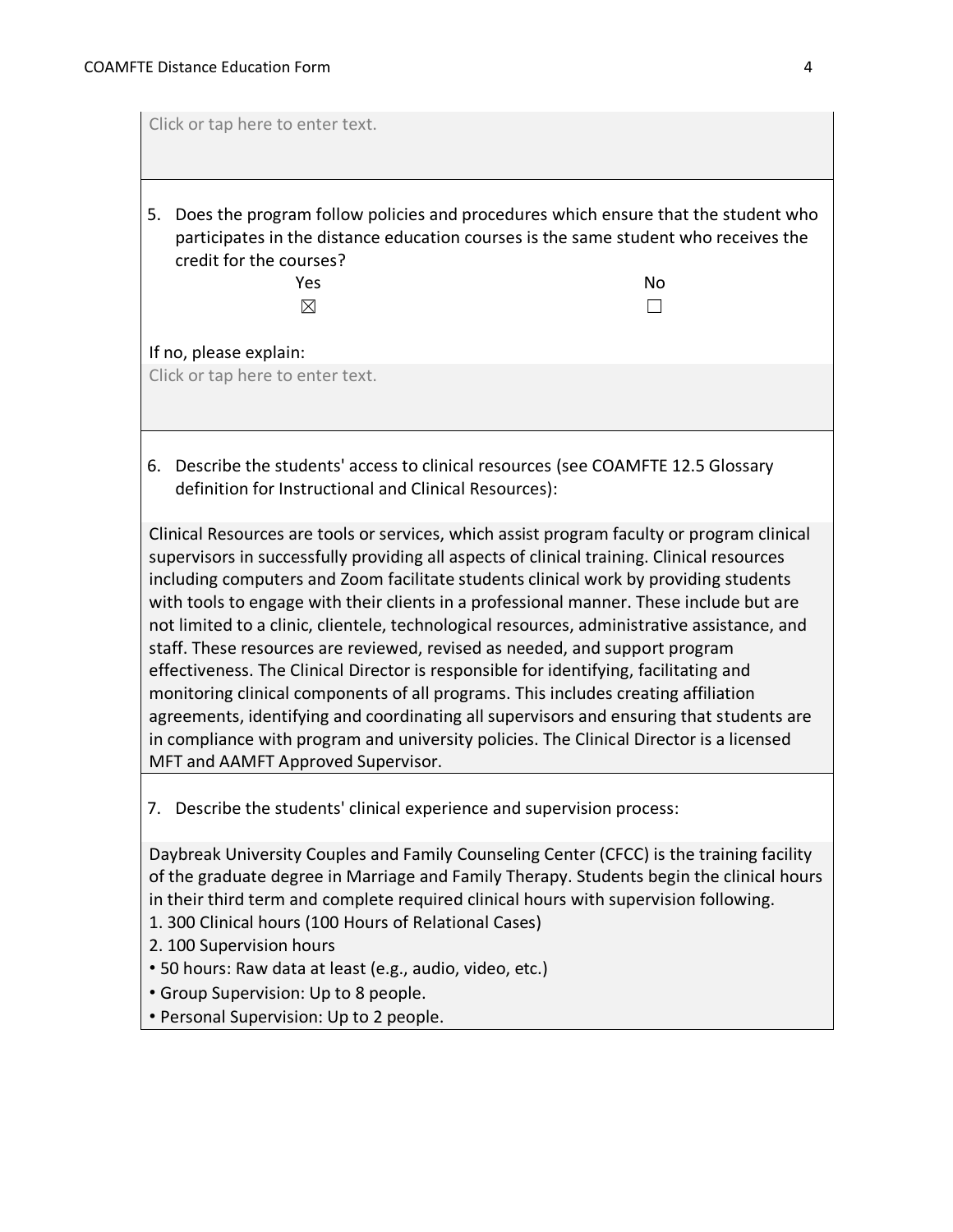| Curriculum & Regulatory Alignment Impacted by Distance Education Delivery Method<br>(COAMFTE Standards Version 12.5, Key Elements III-B, III-C, III-E)                                                                                                                                                                                                                          |  |
|---------------------------------------------------------------------------------------------------------------------------------------------------------------------------------------------------------------------------------------------------------------------------------------------------------------------------------------------------------------------------------|--|
| Are students enrolled in the distance education program informed how the<br>1.<br>curriculum aligns with the educational requirements which satisfy the regulatory<br>requirements for entry-level practice either in the state/province/location in which<br>the program physically resides or in which the student intends to practice?<br>Yes<br>No<br>$\boxtimes$<br>$\sim$ |  |
| If no, please explain:                                                                                                                                                                                                                                                                                                                                                          |  |
| Click or tap here to enter text.                                                                                                                                                                                                                                                                                                                                                |  |
| 2. Are students enrolled in the distance education program informed how the<br>curriculum aligns with the clinical practice requirements which satisfy the regulatory<br>requirements for entry-level practice either in the state/province/location in which<br>the program physically resides or in which the student intends to practice?<br>Yes<br><b>No</b><br>$\boxtimes$ |  |
| If no, please explain:<br>Click or tap here to enter text.                                                                                                                                                                                                                                                                                                                      |  |
| Are students enrolled in the distance education program informed how the<br>3.<br>curriculum aligns with the foundational practice component which align with the<br>state/province/location in which the student physically resides or in which the<br>student is completing the foundational practice component?<br>Yes<br>No<br>$\boxtimes$                                  |  |
| If no, please explain:<br>Click or tap here to enter text.                                                                                                                                                                                                                                                                                                                      |  |
| If the program includes teletherapy and/or virtual supervision as part of the clinical<br>4.<br>practice experience, does the program have a policy which ensures that such<br>practices are compliant with relevant federal, state, or provincial regulatory<br>requirements?                                                                                                  |  |